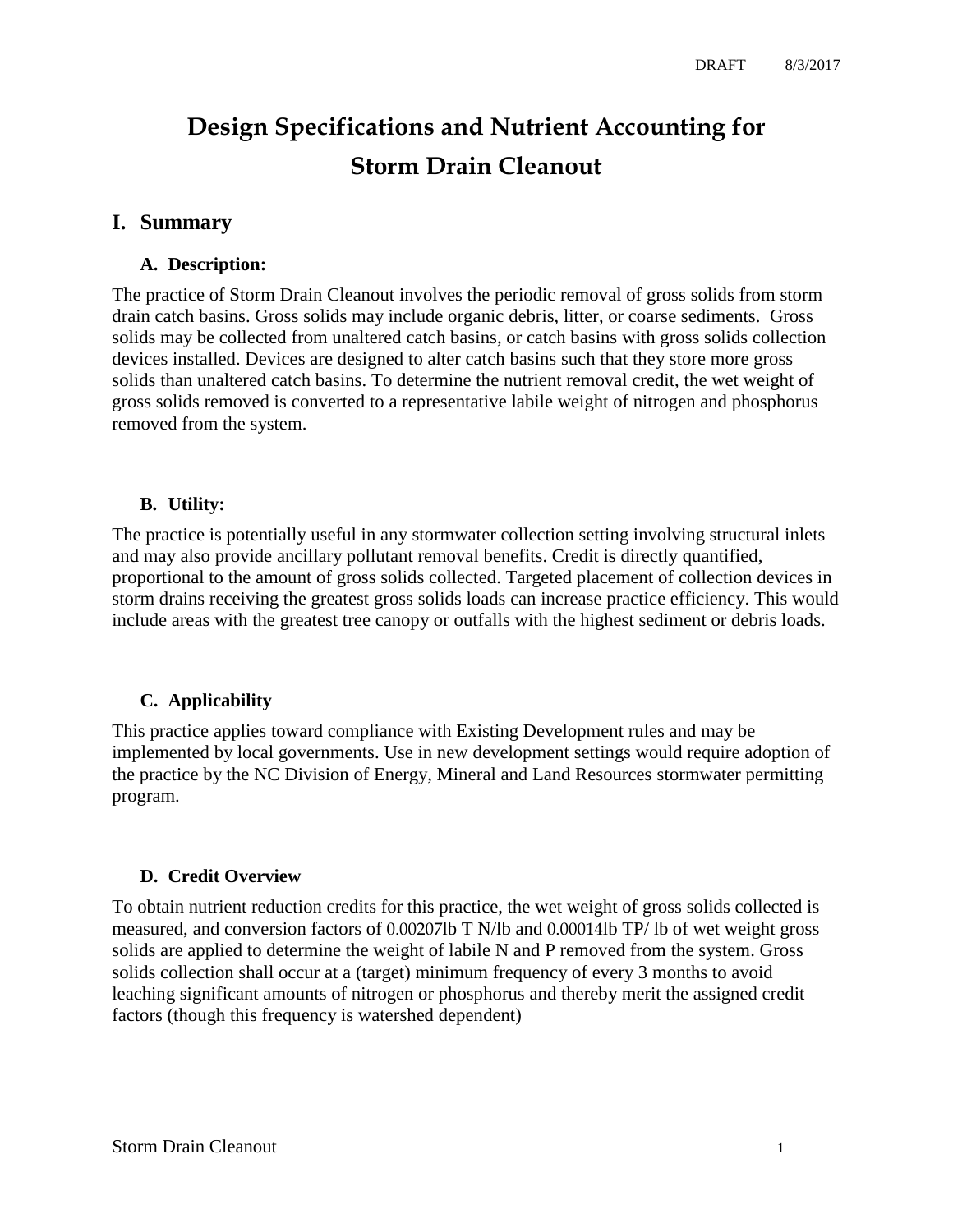# **II. Practice Design and Implementation**

# **A. Qualifying Conditions and Limitations**

#### **1. Preconditions**

- Practice requires the facilities to transport and weigh removed solids.
- It also requires a sound and lawful method for disposal of the collected solids.

#### **2. Practice Constraints**

- This nutrient reduction practice does not include credit for materials collected via street sweeping, streetside leaf pickup, instream devices, or removal of leaves and other gross solids from ditches, gutters, or swales.
- A storm drain gross solids collection system shall not be placed in a manner which inhibits the passage of aquatic organisms in intermittent or perennial streams, particularly during low flow conditions.
- To receive credit, a storm drain collection system shall not be placed in a manner that solids will remain soaking or be continually flushed between rain events.

## **B. Design Guidance**

#### **1. Required Elements**

For flood-prone locations, hydraulic analysis shall be performed to ensure that the practice does not exacerbate conditions.

#### **2. Recommended Elements**

Collection devices used may be commercially available proprietary devices, each with its own manufacturer guidelines for installation, maintenance, and operation. Local governments are responsible for evaluating any device used for flooding or other safety concerns. The credit provided in this practice guidance is based on the study of 3 different devices: Trash Guard by Trash Guard Inc., Storm Basin by Fabco, Storm Sack by Fabco.

# **C. Installation/Implementation**

#### **1. Required Elements**

None.

#### **2. Recommended Elements**

- Local governments are encouraged to evaluate and consider following the manufacturers' guidelines for storm drain gross solids collection devices.
- Programs may want to target placement of storm drains to inlets that receive the greatest amount of organic matter to maximize cost-effectiveness. These would include drainage areas with the greatest tree canopy or the highest sediment or debris loads, which may be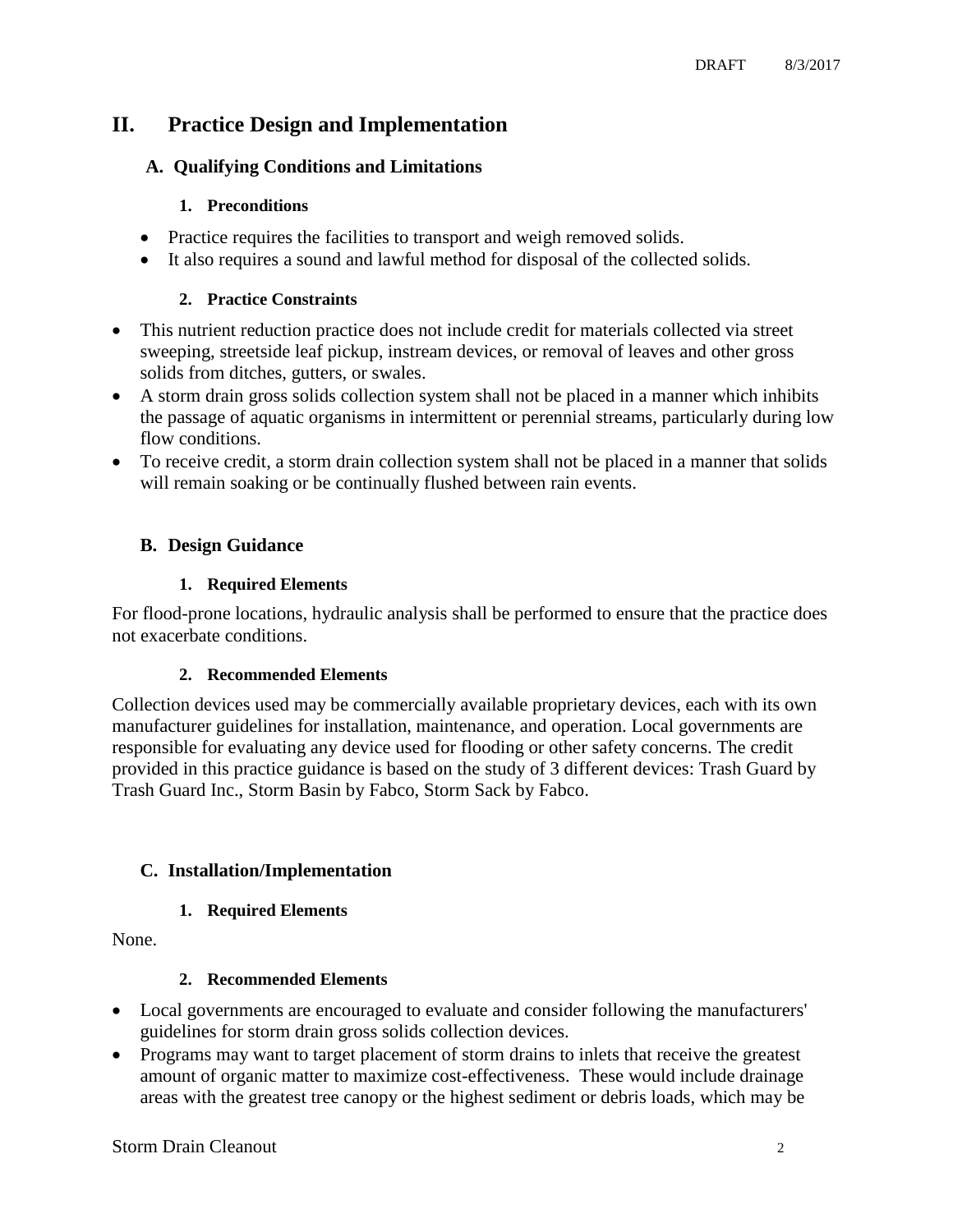influenced by tree canopy area, leaf area index, tree species, and stormwater flow, among other variables.

Sag points are most likely to have localized flooding.

# **D. Operation and Maintenance**

#### **1. Required Elements**

- Initially, devices shall be field-checked for collection need, and harvested as needed, no less frequently than every 3 months. A program may develop a record of seasonal accumulation with which it then designs a modified field-checking and harvesting schedule. It shall obtain Division approval for such a schedule prior to implementing.
- Solids shall be weighed wet as soon as practicable following collection..
- Solids shall be disposed of in a manner approved by the NC Division of Waste Management that prevents them and associated nutrients from reaching surface waters.

#### **2. Recommended Elements**

- Local governments are encouraged to follow manufacturers operation and maintenance guidelines for commercial devices.
- Local governments should establish a standard operating procedure regarding staff training, prioritizing locations, collection methods, frequency, tracking, reporting, verification, disposal, equipment maintenance, and other program elements discussed below.
- Research from NCSU recommends collection devices be inspected (and potentially maintained and emptied) every 1-2 months and before and after major storm events such as tropical storms.
- More frequent collection from a given unit may yield greater annual biomass as well as preserve higher unit-mass nutrient concentrations if a program is interested in evaluating nutrient content.
- Collection frequency may need to be optimized in relation to tree canopy, operating costs, staff costs, return on investment for equipment, flooding, street sweeping, and resident complaints.

# **E. Credit Award and Renewal**

This is a retrospective credit that shall be calculated for each collection and totaled for the year. To receive nutrient reduction credit, the local government shall submit annual records to DWR which include:

- the number of sites, types of devices, and frequencies of cleaning
- the wet weight gross solids collected per collection, per site, and the annual total,
- the total pounds of labile N and P removed per collection, per site, and the annual total,
- custom conversion factors (needed for the above bullet) and supporting documentation (if used). Custom conversion factors of wet mass to nutrient mass may be developed based on laboratory analysis and proposed for use in place of the factors provided. Contact DWR if you are interested in developing custom conversion factors.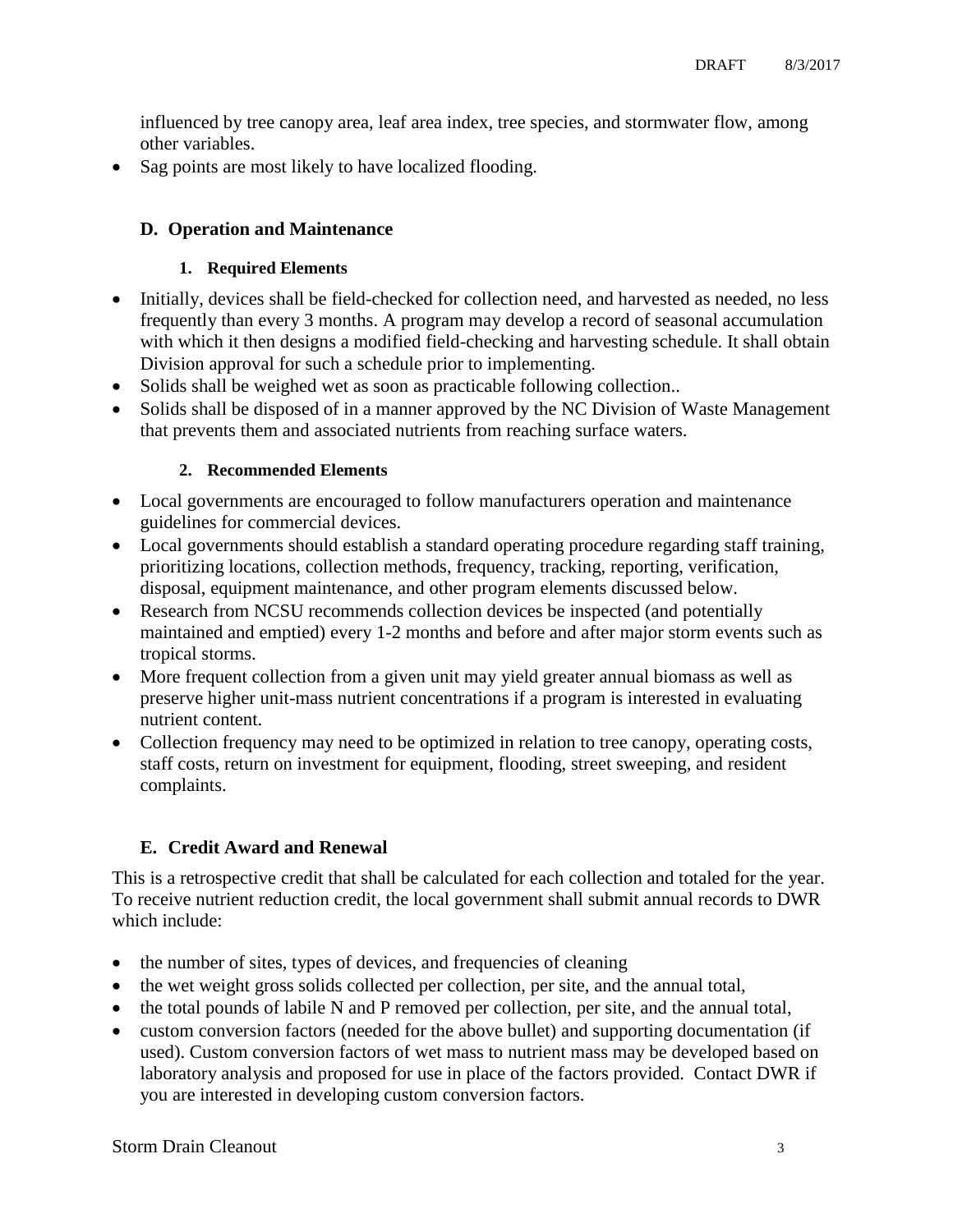# **III. Nutrient Credit Estimation**

## **A. Credit Method Description**

The credit calculation involves the simple application of N and P mass conversion factors from the wet weight of gross solids collected regardless of solids composition. Gross solids can include organic matter, litter, and coarse sediments. Leaf litter can contain concentrations of 0.41% - 1.04% TN and 0.08% - 0.29% TP. (Rogers, 2017)

## **B. Calculation Instructions**

The following equation shall be used to determine N and P removal credit for a given collection.

 $RC = W \times F$ 

Where:

- RC = Reduction credit (lbs of nutrient)  $RC_{N \text{ or }} RC_{P}$
- $\bullet$  W = Wet Weight of collected gross solids (lbs of debris)
- $F =$  Conversion factor (lbs nutrient/lbs debris)  $F_N$  or  $F_P$  (Table 1)

*Table 1: Gross Solids Nutrient Conversion Factors (F)* (Waickowski, 2015)

 $F_N = \frac{0.00207 \text{ lb} \text{ TN}}{1 \text{ lb} \text{ rest} \text{ d} \text{ th} \text{ min}}$ lb wet debris  $F_P = 1b$  wet debris 0.00014 lb TP

# **IV. Supporting Technical Information**

# **A. Reductions Obtained**

Based on the studies used for this credit (Waickowski 2015; Rogers et al. 2017) the range of nutrient reductions that may be expected range from 0.10 to 11 lb/ac/yr for labile TN and from 0.01 to 1 lb/ac/yr for labile TP. Data collected from Rogers et al. (2017) determined the capture efficiencies for gross solids collection devices, and data from Waickowski (2015) identified the pollutant loading rates for gross solids. Ranges are function of the collection device efficiency, tree canopy, season, drainage area, and rainfall intensity.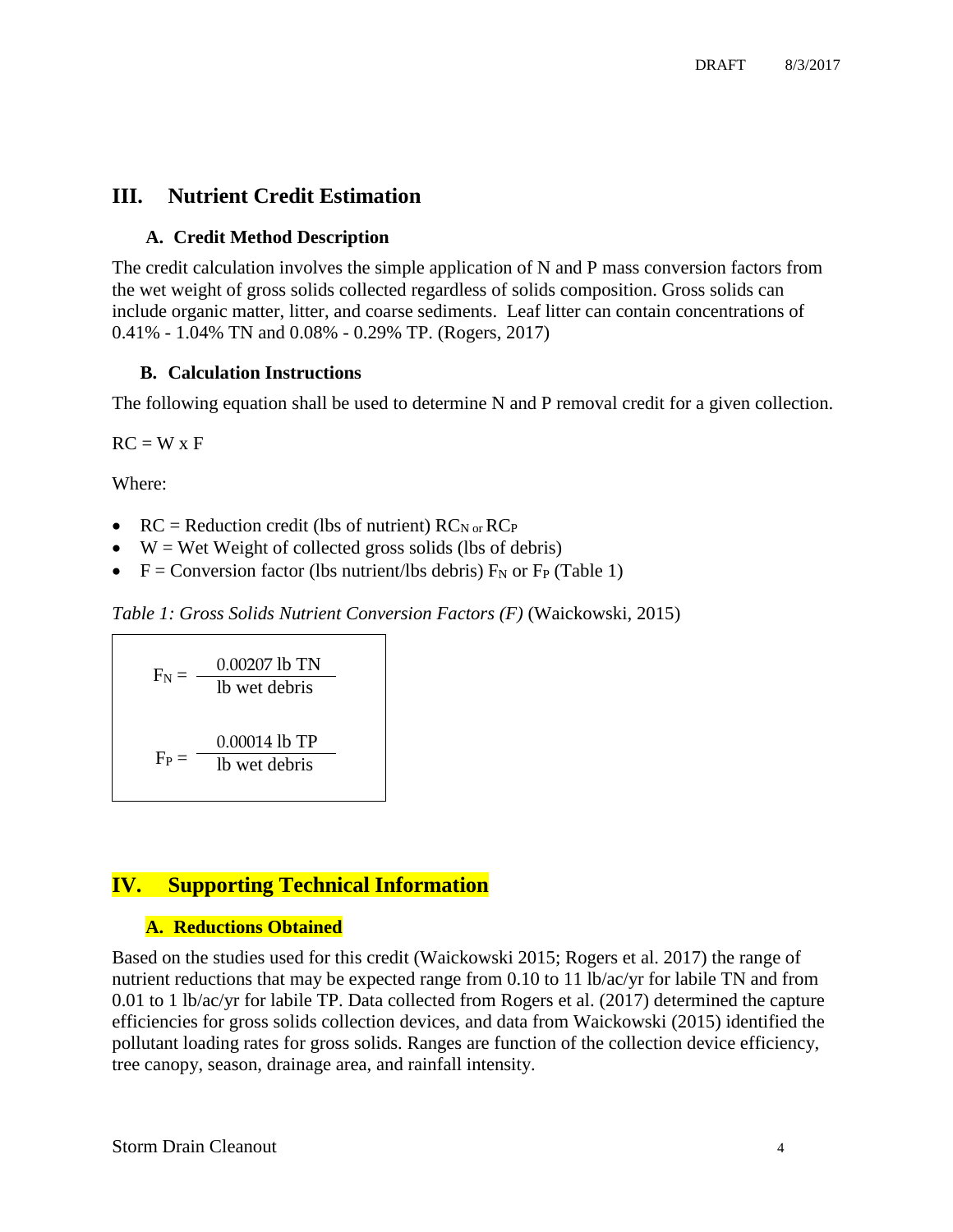#### **B. Credit Basis and Relative Confidence**

Overall, relative confidence in the reductions estimated for the practice is moderate. The studies supporting this practice have high levels of confidence in the loading source, study sites, realworld adaptation, nutrient measurements, and data analysis, but only two replicates of each device were conducted with only a fraction of year of monitoring.

This credit is based on field studies by Waickowski, 2015 and Rogers et al., 2017. Four Piedmont and Coastal Plain cities were used with drainage basins incorporating high and low density housing as well as urban/downtown sites. Municipal officials assisted with site selection. Only one type (curb throat) storm drain inlet was used. This established loading rates.

To determine gross solids collection device efficiency, five devices were installed and sampled for 3-7 months each in Cary, spanning different parts of the year. Annual ranges of nutrient reductions were not developed from the available information given recognition of seasonal leaf fall and collection differences. All the devices studied were successful in capturing 50% - 75% of gross solids.

Previous studies, Donner, 2016 and Stack, 2013, assigned nutrient content based on % organic matter and % sediment found in the collected samples. Waickowski determined the relative nutrient content based on the entire collected debris sample. While assignment of different conversion factors for organic and mineral fractions is technically preferable, in practice it appears that separation of these fractions for weighing would prove practically infeasible.

Differences in monitoring periods complicated overall assessment of the practice. Seasonal variations in leaf-drop are not accounted for because the data collection range does not span a full year for each device.

#### **C. Cost Analysis**

Costs were not included in the scope of the studies used. The following qualitative factors may be worth considering in undertaking this practice. Costs incurred from any storm drain cleaning programs, whether collection devices are involved, include staff time such as field verification of sites, monitoring, maintenance, collection, weighing, and disposal. Vacuum trucks, their purchase, operation and maintenance, are a significant program cost. Already owning a vacuum truck is a distinct advantage in set up cost. Some communities may find private contractors an economically viable alternative to vacuum truck purchase.

Concentrating efforts at locations where the highest nutrient loads can be collected per trip can improve the economy of scale of the program. A first step toward identifying these locations may be in records of flooding, complaints, and responses.

As a local government program progresses and gathers data, its records may help to fine tune the collection frequency at sites to optimize harvest, or to suggest that devices can be removed and redeployed to other sites, improving efficiency and thereby reducing costs.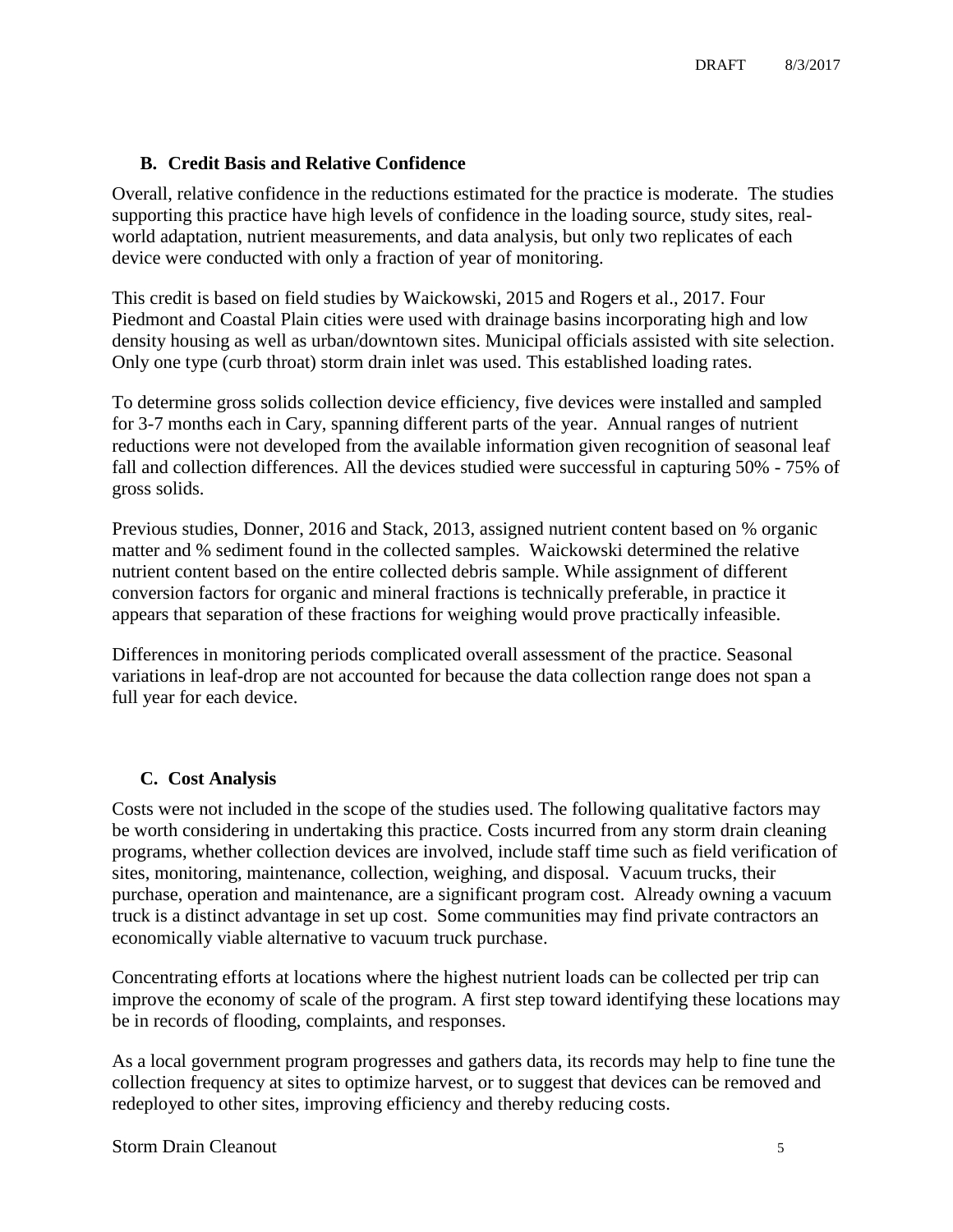## **D. Risks and Benefits**

Potential benefits of storm drain cleaning beyond nutrient credit include: reduced flooding, reduced property damage, reduced customer complaints, reduced litter in streams, increased awareness of system problems, and reduced organic matter and sediment in streams which can reduce scouring and improve habitat.

Potential risks may include increased risk of flooding if collection schedules are not held to.

#### **E. References & Resources**

Donner, Sebastian. Frost, Bill. Goulet, Mary Hurd. et.al. 2016. Recommendations of the Expert Panel to define Removal Rates for Street and Strom Drain Cleaning Practices. Final Report

Stack, B. Law, N and Drescher, S. 2013. Gross solids Characterization Study in the Tred Avon Watershed, Talbot County, MD. Prepared by the Center for Watershed Protection as fulfillment of the Chesapeake and Atlantic Coastal Bay Trust Fund 14-11-1415 TRF08 and Tred Avon Local Implementation Grant FY 2011.

Tetra Tech. 2013. North Carolina Piedmont Nutrient Load Reducing Measures Technical Report. Report Submitted to Division of Water Resources, September 2013.

Waickowski, S.E. 2015. Gross Solids in Urban Catch Basins: A Pollutant Accounting Opportunity? (Master's thesis). Retrieved from<http://www.lib.ncsu.edu/resolver/1840.16/10611>

Rogers, L.R. Carey, E.S. Waickowski, S.E. 2017. Gross Solids and Catch Basin Inserts: A Comparison of Multiple Products - Evaluation of Gross Solids Proprietary Devices. March 2017.